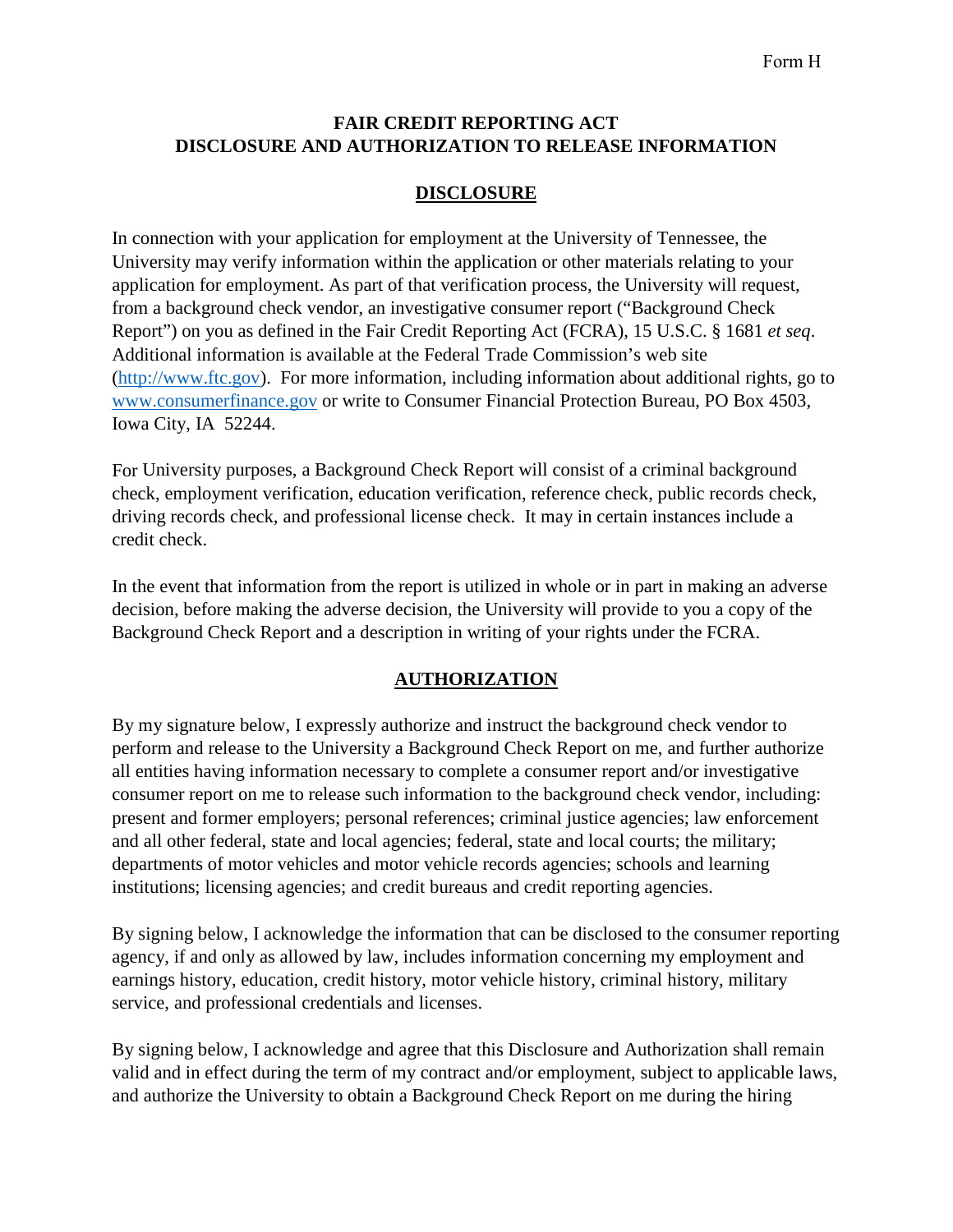process as well as at any time during the term of my employment and/or contract, where permitted by law.

|                                                                                          |                                        |                                                | $\text{Date:}$ |     |
|------------------------------------------------------------------------------------------|----------------------------------------|------------------------------------------------|----------------|-----|
|                                                                                          |                                        |                                                |                |     |
|                                                                                          |                                        | Date of Birth: $\frac{\sqrt{2}}{2}$            |                |     |
|                                                                                          |                                        |                                                |                |     |
|                                                                                          |                                        |                                                |                |     |
|                                                                                          |                                        |                                                |                |     |
|                                                                                          | (Number & Street)                      | City                                           | <b>State</b>   | Zip |
| List all Residence Addresses in Past Seven Years (attach additional sheets if necessary) |                                        |                                                |                |     |
| $(Date from - to)$                                                                       | (Number & Street)                      | City                                           | <b>State</b>   | Zip |
| (Date from $-$ to)                                                                       | (Number & Street)                      | City                                           | <b>State</b>   | Zip |
| (Date from $-$ to)                                                                       | (Number & Street)                      | City                                           | <b>State</b>   | Zip |
| (Date from $-$ to)                                                                       | (Number & Street)                      | City                                           | <b>State</b>   | Zip |
| (Date from $-$ to)                                                                       | (Number & Street)                      | City                                           | <b>State</b>   | Zip |
|                                                                                          | (HIGHEST DEGREE EARNED): N/A $\square$ | PLEASE SUPPLY THE FOLLOWING SCHOOL INFORMATION |                |     |
|                                                                                          |                                        |                                                |                |     |
|                                                                                          |                                        |                                                |                |     |
|                                                                                          |                                        |                                                |                |     |
|                                                                                          |                                        | (Start Month / Year) (End Month / Year)        |                |     |